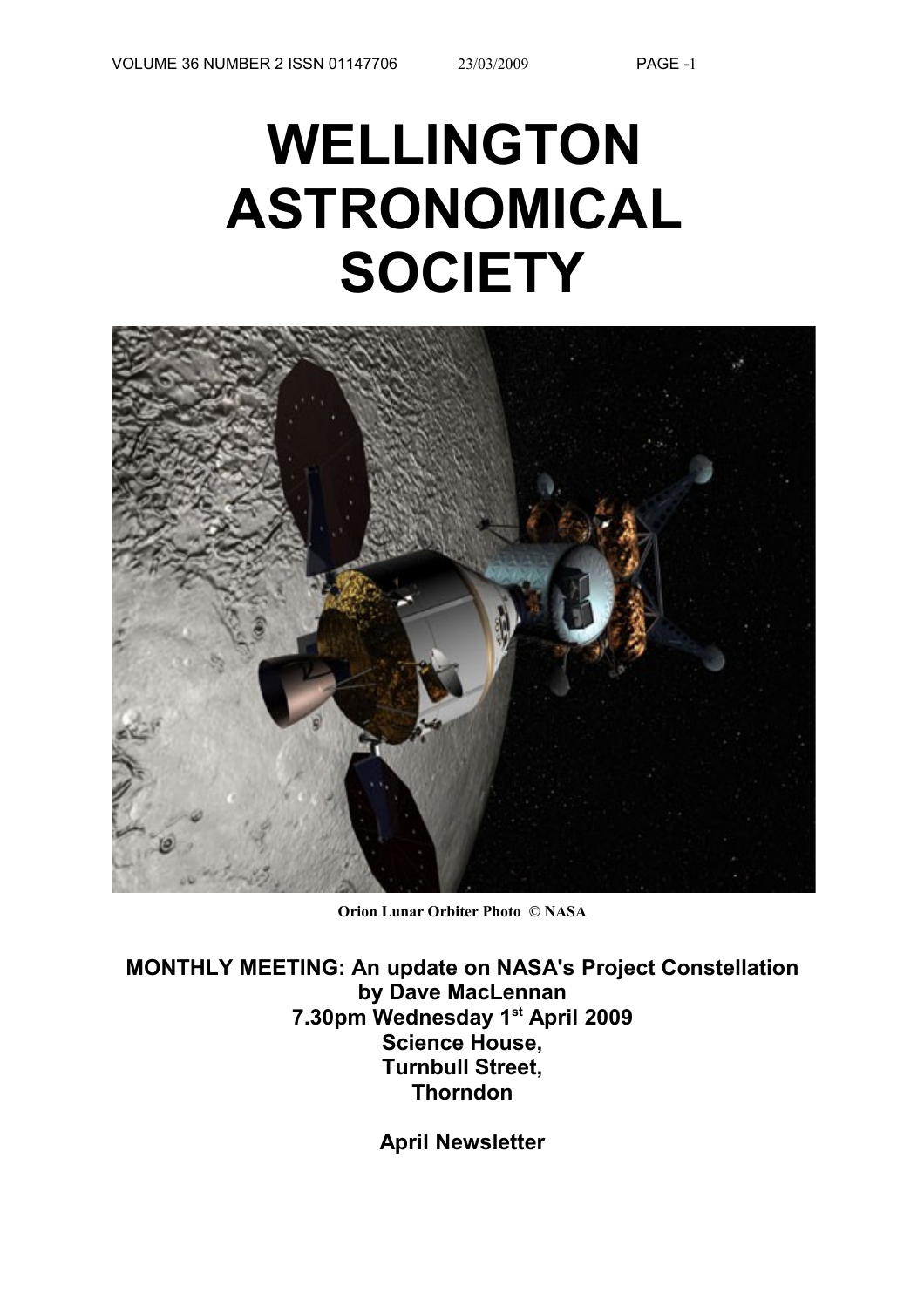#### **CONTENTS**

|                                           | Page    |                                              | Page    |
|-------------------------------------------|---------|----------------------------------------------|---------|
| Abstract for Monthly talk- Dave MacLennan | 2       | <b>Editorial disclaimer</b>                  | 5       |
| Observing at Pauatahanui                  | 2       | Mare Nectaris and surrounds by John<br>Field | 5       |
| Observing at Thomas King                  | 2       | Comet Lulin passes by Saturn                 | 6       |
| <b>President's Report</b>                 | $2 - 5$ | What's in the Sky in April                   | $6 - 7$ |
| <b>Newsletter</b>                         | 5       | <b>Council Contact details</b>               |         |
| RASNZ Conference and symposium            | 5       | April star chart                             | 8       |

# **An Update on NASA's Project Constellation by Dave MacLennan**

Topic will be an update on NASA's Project Constellation, which is developing the Orion and Altair spacecraft and the Ares family of launchers, to return the US to the Moon by 2020. A lot of progress has been made in the past year or so, and the first test launch of the Ares 1 rocket will take place later this year.

# **Observing at Pauatahanui**

The next observing evening at the Pauatahanui observatory will be on April 25th and in the expert hands of John Field. If you haven't been along to look through the Meade 12" now is your chance to have a look at our Night Sky in a reasonably dark sky.

# **Thomas King Observatory**

Ross Powell opens the Thomas King Observatory, usually after dark, on fine Saturdays. Contact Ross Powell Ph 389-9765

## **President's Report**

This month has been very busy and I would like to thank those members who have helped. The Website looks great - easy to read and up to date. Thanks John.

Back in February a group of us attended the Island Bay Festival which was held on the Water Front at Te Raekaihou Point. The weather was calm and clear and a good night's viewing was well received.

The WAS library has been removed from the Royal Society Rooms at their request and is now in the Gun Bunker with the WAS telescopes. Ron Fisher who is a new WAS member has taken over the Carter Observatory Cosmo Dome with the intention of visiting school in the Lower North Island. The 6" F15 Refractor from the 1930s, New Zealand's oldest NZ made refractor which still works well, is on display at the Wellington City Library to celebrate this IYA International Year of Astronomy.

On March 7th WAS had a very successful Telescope Roadshow Workshop held at Carter Observatory. 26 members attended and the talks by Roland Idacyek, Graeme Jonas, Warwick Kissling, Frank Andrews, John Field, Ross Powell & Stewart Mawson were absolutely brilliant. Thanks also to Diane, Bill & Leslie for organising the food. We have already been asked if we would do another workshop. I would like to thank Paul Moss and Ross Powell who helped me to remove the padded chairs from the Gun bunker and installed them in Carter Observatory for the workshop.

On March 5th I visited the Foxton Beach Astronomical Society and presented a talk to them and this was well attended, with 15 people turning up. We had to cancel the observing evening at Pauatahanui observatory as the weather was not very good.

On Tuesday 17th March Paul Moss and I set up a display in the Porirua City Library to celebrate IYA and we have used a 1900 4.5" F15 Cooke Refractor on loan from Mr Colin Millar of Tawa, which is the centre piece of the display. Photo of the Porirua Library display is on the next page.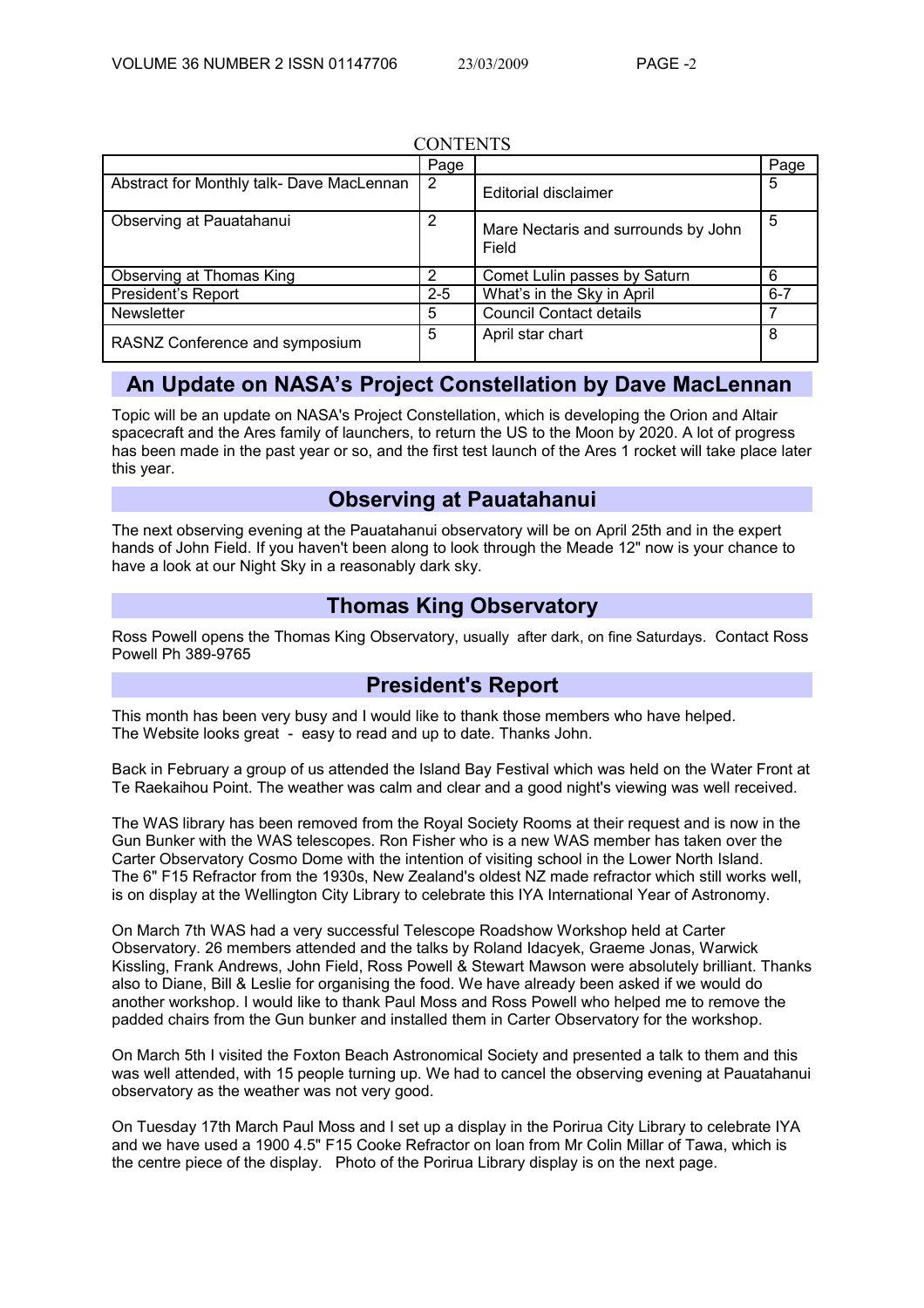

DISPLAY AT THE PORIRUA LIBRARY

On Friday the 20th March Paul Moss and I set up the display in Wellington City Library and this will run for several weeks. Centre of the display will be the NZ made 6" Refractor along with the WAS Dolland Telescope which had been refurbished. Also on display will be Old Cameras used in the past for Astro Photography. There are 16 display boards on loan from Carter Observatory along with several posters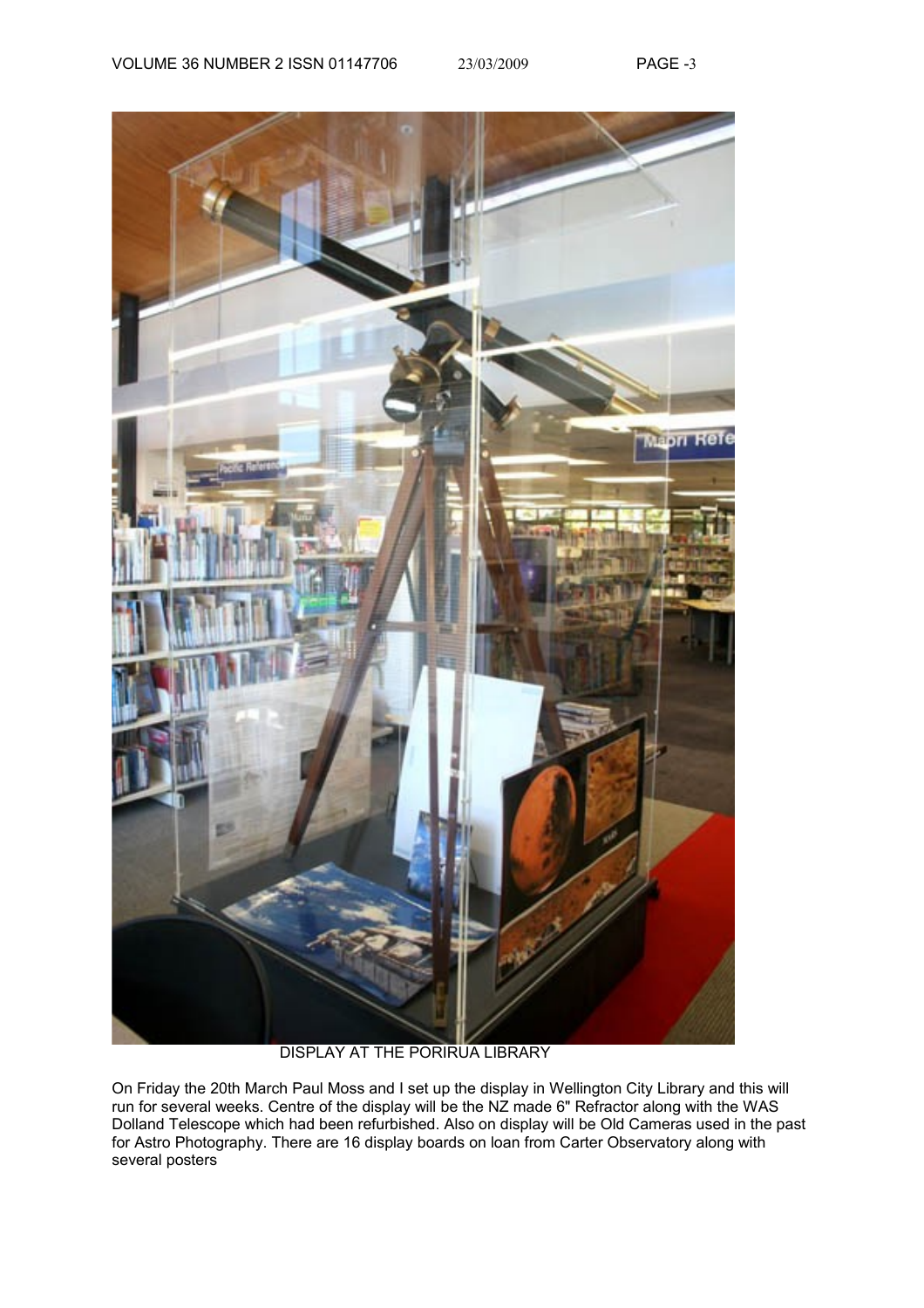

DISPLAY AT WELLINGTON CITY LIBRARY UPSTAIRS

On Saturday 21st March we are running an all day Solar Observing event at the Civic Square outside the library and this is also part of the IYA. I have on loan from Carter Observatory their H-Alpha Filter which I have fitted to my 6" Refractor which will be used at the Solar Observing and at several other Solar Observing activities we have planned. Also running at the same time as the Solar viewing will be Ross Powell presenting Solar talks with downloads from the Soho Satellite onto a Plasma Screen, and this will take place inside the library so if the weather is not kind to us we can still perform inside the library.



DISPLAY AT THE WELLINGTON CITY LIBRARY from outside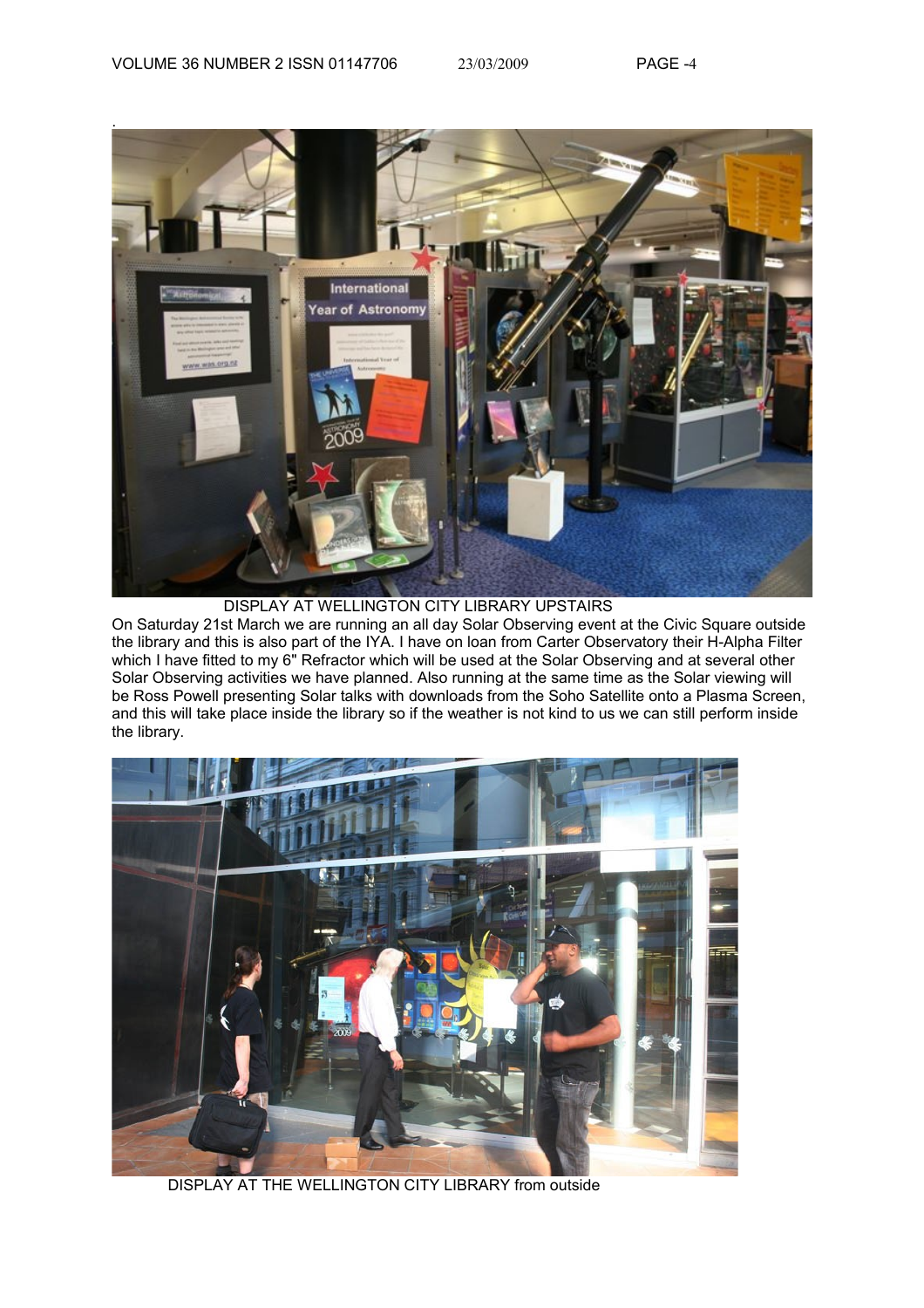On Saturday 28th March WAS will be running a Public Observing evening at the Thomas King Observatory and outside the Dominion Observatory with Ross Powell in charge. This will coincide with Earth Hour at 8.30 to 9.30pm and this will give us an opportunity to see if any lights are switched off.

On Saturday 4th April we will be starting the 100 hours of Astronomy at Civic Square and this will begin at 12 noon and run until we drop.It would be good if as many of our members as possible could turn up to these events.

#### **Newsletter**

We would like as many people as possible to receive the WAS Newsletter by Email as we are trying so save on printing costs and this will reduce our yearly amount spent on the newsletter considerably

### **RASNZ Conference & Symposium**

The RASNZ conference will be run by the WAS at the Quality Inn on Cuba Street Wellington on May 22 till 26th. The RASNZ conference will run on the Sat & Sun while a Variable Star symposium will run on the Friday and on the Mon & Tues the Minor Planet & Occultation symposium will run. The cost to attend this event is \$80 per day per person. This will be a most interesting conference in this the IYA 2009.

#### **Editorial Disclaimer**

Views expressed in this newsletter are not necessarily those of the Society as a whole.

## **Mare Nectaris and surrounds by John Field**



This image shows the Rupes Altai (Altai Scarp) that starts near the crater Piccolomini 90km in diameter, upper right, and ends near the 100km crater Catharina. The scarp is the outer impact ring of the Mare Nectaris (Sea of Nectar) which is the left of this image. The scarp marks a 3-4 km drop into the basin the rim the scarp disappears in the lower middle of the image and the drop down is less pronounced past Picclomini. The Mare Nectaris basin is 860km in diameter, only the central region was flooded with dark mare lava. The three large craters in the lower left are, from left to right, Theophilus, Cyrillus and Catharina. All are about 100 km in diameter and Theophilus is the youngest of the three as it shows the least degradation and spills over Cyrillus.

The inner ring of the basin is marked by the mare itself and

shows how the upwelling of lava-filled craters that happened after the formation of the basin and prior to the flooding. This is most obvious in the middle left where the crater Fracastorius (124 km) forms a "bay" along the sea's edge. Close inspection through a telescope will reveal more of these features. Image taken at prime focus of Meade 8-SCT with a Canon 300D at ISO 200 and 1/250<sup>th</sup> of as second exposure, processed in Adobe Photoshop.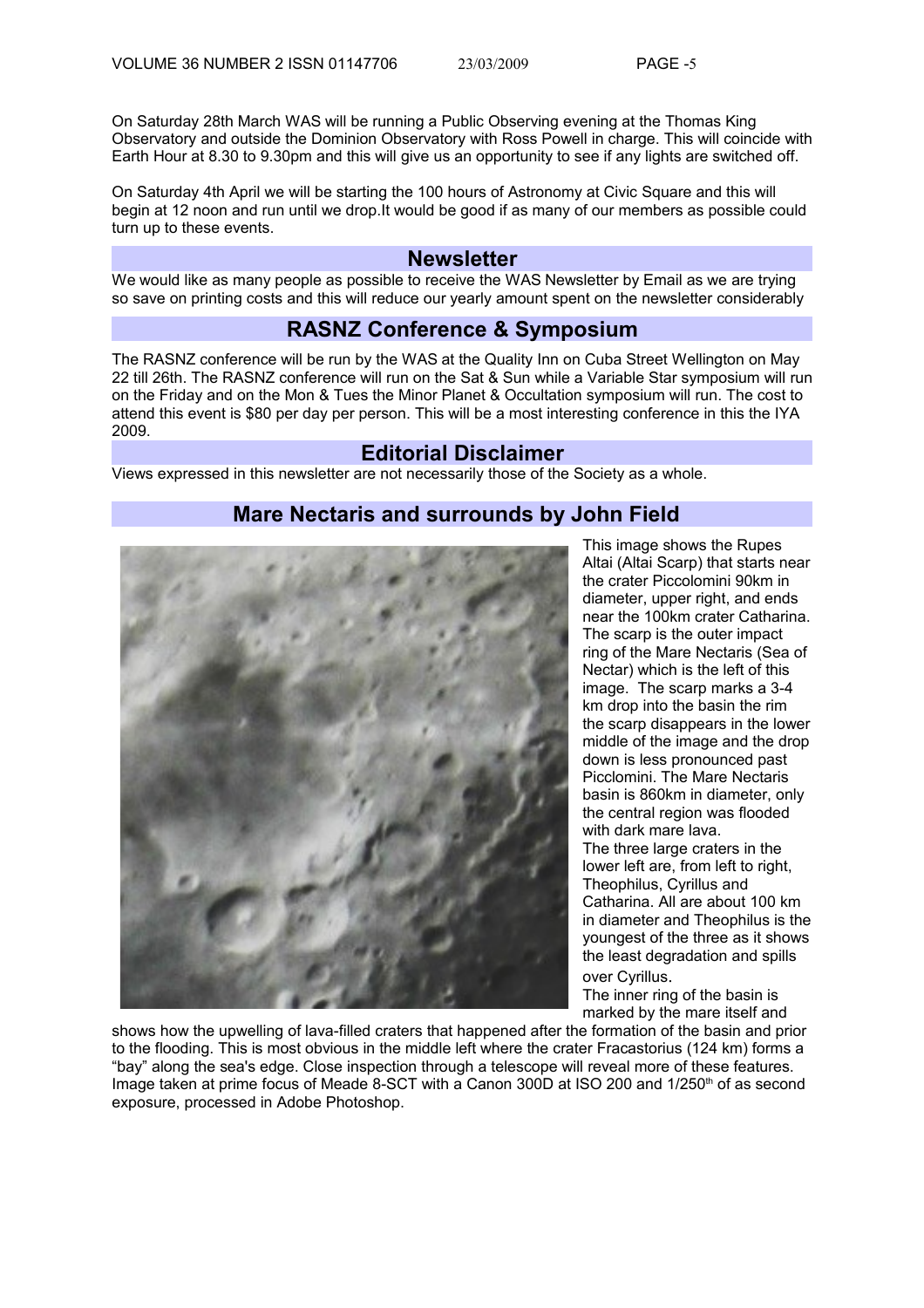

Comet Lulin passed close by Saturn on the  $25<sup>th</sup>$  of February 2009. The comet was easily seen in binoculars but I could not see it with the unaided eye. The comet was moving quickly across the sky and was at its brightest. This image is a portion of a guided 3-minute exposure taken using Canon 1000D and Sigma zoom lens at 86mm, *f*4 and ISO 400 piggy backed on a Meade 8-SCT at Stokes Valley.

## **What's In the Sky in April: Information Provided by Alan Gilmore**

The brightest stars are mostly spread along a strip from the northwest, overhead and into the southeast evening sky. **Sirius** and the bright stars of **Orion** light up the northwest sky. **Canopus** is a little southwest of the zenith. **Crux**, the Southern Cross, and the Pointers are in the southeast. On the southeast horizon the Scorpion is rising, upside down. **Saturn** is bright in the northeast with **Regulus**, the head star of **Leo** the lion, to its left.

**Sirius** is the first star to appear at dusk, northwest of overhead. Below it **Rigel** and **Betelgeuse** become visible. They are the brightest stars in **Orion.** Rigel is bluish-white in colour. It is a supergiant star, 40 000 times brighter than the sun and much hotter: 800 light years\* away. Orange Betelgeuse is a red-giant star, cooler than the sun. It makes up for its duller surface by its size: hundreds of times the diameter of the sun. It is 9 000 times brighter than the sun and 400 light years from us.Between Rigel and Betelgeuse is a nearly vertical line of three stars, Orion's belt. To southern hemisphere star watchers, the line of three makes the bottom of 'The Pot'. A fainter line of stars above and left of the belt is Orion's sword, or the handle of The Pot. In the middle of Orion's sword is a glowing gas cloud, the Orion Nebula. It is a place where stars are forming.. Orion's belt points down to the orange star **Aldebaran**, one of the eyes of Taurus the bull.

**Sirius,** 'the Dog Star', marks the head of **Canis Major** the big dog. A group of stars above it make the dog's hindquarters and tail. Sirius is the brightest star in the sky both because it is relatively close, nine light years\* away, and 23 times brighter than the sun. **Procyon,** below and right of Sirius, marks the other dog following Orion the hunter across the sky. Below and right of Procyon are **Castor** and **Pollux**, the head stars of **Gemini** the twins.**Crux**, the Southern Cross, is in the southeast. Below it are Beta and **Alpha Centauri,** often called 'The Pointers'. Alpha Centauri is the closest naked-eye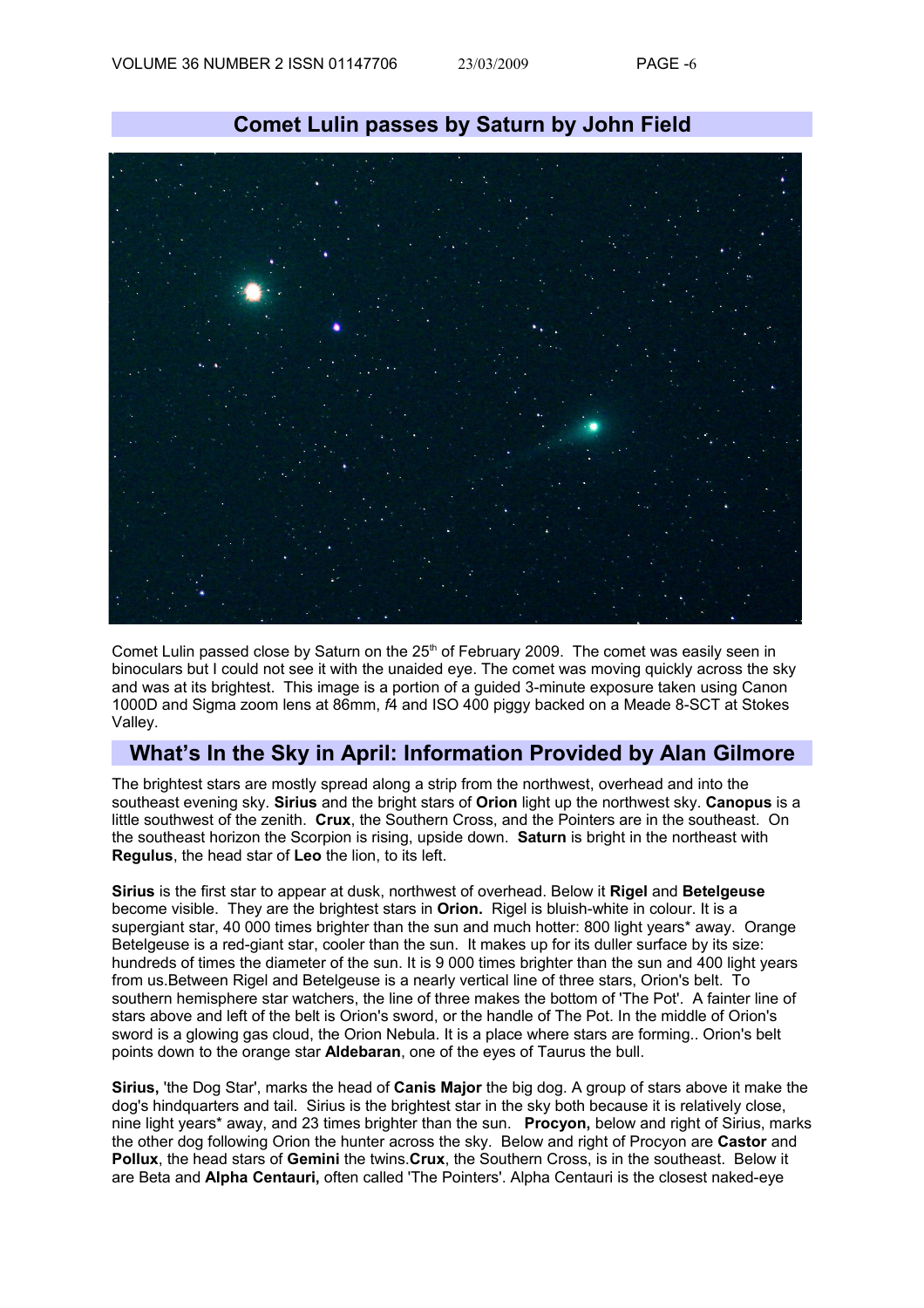star, 4.3 light years away. A telescope shows it is a binary star: two suns orbiting each other in 80 years. Beta Centauri and many of the stars in Crux, Centaurus and Scorpius are blue-giants hundreds of light years away. So is **Canopus:** 13 000 times the sun's brightness and 313 light years away..

The **Milky Way** is brightest in the southeast toward **Scorpius**. It can be traced up the southeast sky, fading overhead and becoming faint right of Orion. The Milky Way is our edgewise view of the galaxy, the pancake of billions of stars of which the sun is just one. The thick hub of the galaxy, 30 000 light years away, is in Sagittarius, below Scorpius in the late night sky. The nearby outer edge is the faint part by Orion. A scan along the Milky Way with binoculars will find many clusters of stars and some glowing gas clouds. Dark clouds of dust and gas make holes and slots in the Milky Way.

The Clouds of Magellan, **LMC** and **SMC**, are midway down the southern sky, below Canopus; easily seen by eye on a moonless night in a rural sky. They are two small galaxies about 160 000 and 200 000 light years away. The LMC is about 5% the mass of the Milky Way galaxy; the SMC around 3%; but that's still billions of stars in each galaxy.

**Saturn** is in the northeast with fainter **Regulus** to its left. The rings of Saturn are nearly edge on in 2009. In a telescope they look like a skewer through the planet with Saturn's moons strung along the same line. Only Titan, the biggest moon in the solar system is visible in small telescopes. Jupiter, not shown, rises in the southeast around 1 a.m.; a very bright golden 'star'. Binoculars show it as a small disk. A telescope will reveal its four big moons strung out on either side of the planet. Venus is the brilliant 'morning star', rising in the dawn twilight at the beginning of April but around 4 a.m. by the end of the month. Reddish Mars will be to the right of Venus around the 23rd.

\*A **light year** (**l.y**.)is the distance that light travels in one year: nearly 10 million million km or 10<sup>13</sup> km. Sunlight takes eight minutes to get here; moonlight about one second. Sunlight reaches Neptune, the outermost major planet, in four hours. It takes four years to reach the nearest star, Alpha Centauri.

Notes by Alan Gilmore, University of Canterbury's Mt John Observatory, P.O. Box 56, Lake Tekapo 7945, New Zealand. www.canterbury.ac.nz

#### **COUNCIL OF THE WELLINGTON ASTRONOMICAL SOCIETY INC. P.O.Box 3126 Wellington**

Website at [www.was.org.nz](http://astronomy.wellington.net.nz/)

| President        | Gordon               | Ph 236 5125    | gordon@kpo.org.nz             |
|------------------|----------------------|----------------|-------------------------------|
|                  | Hudson               |                |                               |
|                  |                      |                |                               |
| Vice-President   | Roger Butland        | Ph 478 0419    | roger.j.butland@xtra.co.nz    |
| Secretary        | Ross Powell          | Ph 389 9765    | rossapowell@hotmail.com       |
| Treasurer        | Diane                | Ph 237 8191    | diane.zemanek@axon.co.nz      |
|                  | Zemanek              |                |                               |
| Newsletter       | <b>Brenda</b>        | Ph 478-9008    | bbajohnston@gmail.com         |
| Editor           | Johnston             |                |                               |
| Committee        | <b>Frank Andrews</b> |                | frank.andrews@paradise.net.nz |
|                  | Chris Mongatti       | 021 890 222    | chrismon@xtra.co.nz           |
|                  | Patrick Sharp        |                | shortsharp@paradise.net.nz    |
|                  | John Talbot          | Ph 04 293 4620 | john.talbot@xtra.co.nz        |
| <b>Positions</b> |                      |                |                               |
| Outside          |                      |                |                               |
| Council          |                      |                |                               |
| Email            | <b>Murray Forbes</b> |                | murray.forbes@paradise.net.nz |
| newsletter       |                      |                |                               |
|                  |                      |                |                               |
| Membership       | Lesley Hughes        | Ph 472 5086    | hpwas@hugpar.gen.nz           |